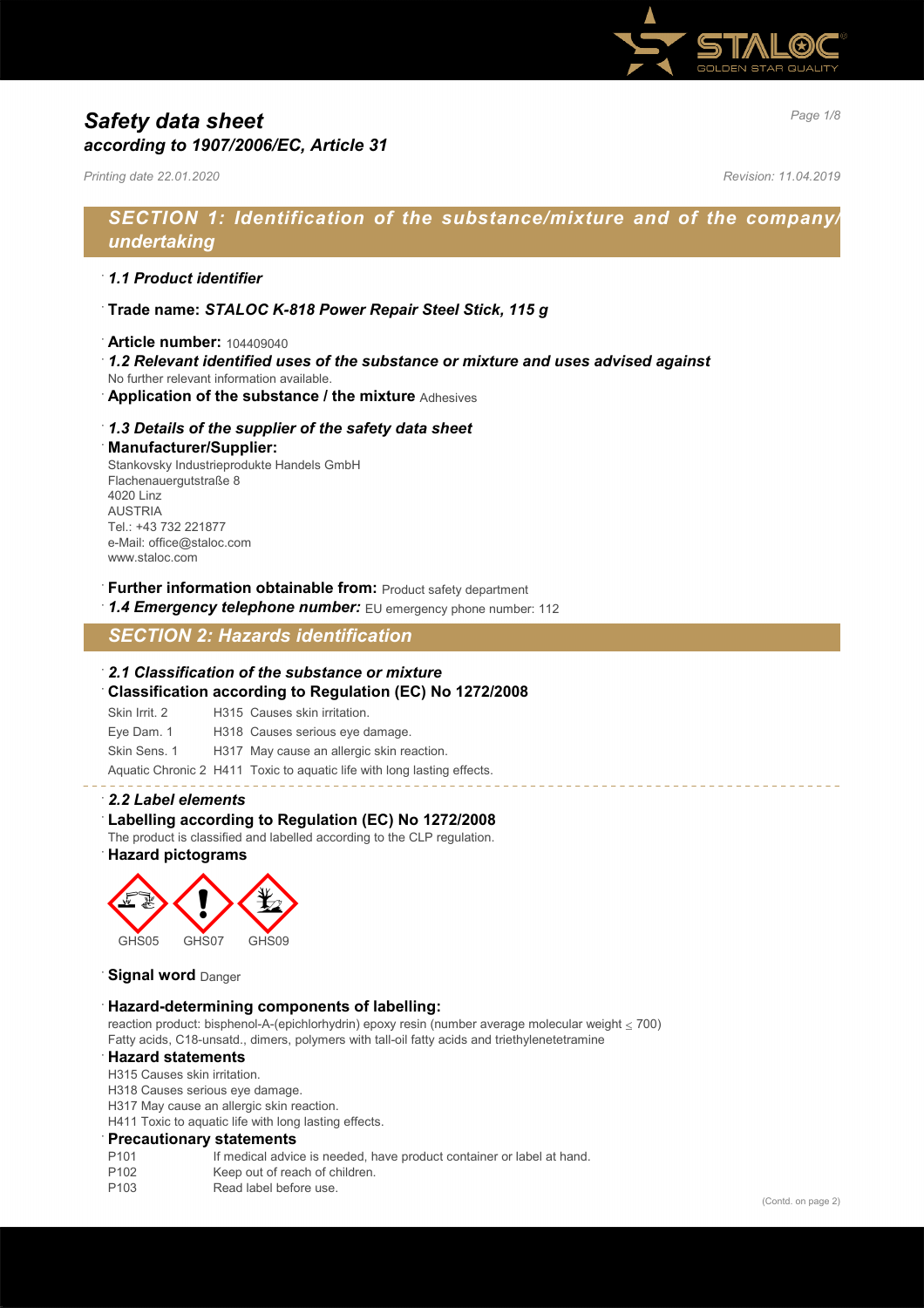

# *Page 2/8 Safety data sheet according to 1907/2006/EC, Article 31*

*Printing date 22.01.2020 Revision: 11.04.2019*

## *Trade name: STALOC K-818 Power Repair Steel Stick, 115 g*

(Contd. of page 1) P261 Avoid breathing dust/fume/gas/mist/vapours/spray. P305+P351+P338 IF IN EYES: Rinse cautiously with water for several minutes. Remove contact lenses, if present and easy to do. Continue rinsing. P310 Immediately call a POISON CENTER/doctor. P321 Specific treatment (see on this label).<br>P362+P364 Take off contaminated clothing and w P362+P364 Take off contaminated clothing and wash it before reuse.<br>P501 Dispose of contents/container in accordance with local/re Dispose of contents/container in accordance with local/regional/national/international regulations. · *2.3 Other hazards* · **Results of PBT and vPvB assessment**

**PBT:** Not applicable.

· **vPvB:** Not applicable.

### *SECTION 3: Composition/information on ingredients*

#### · *3.2 Chemical characterisation: Mixtures*

**Description:** Mixture of substances listed below with nonhazardous additions.

#### · **Dangerous components:**

| CAS: 25068-38-6            | reaction product: bisphenol-A-(epichlorhydrin) epoxy resin (number average molecular  >10-<25%                                            |               |
|----------------------------|-------------------------------------------------------------------------------------------------------------------------------------------|---------------|
| NLP: 500-033-5             | weight $<$ 700)                                                                                                                           |               |
|                            | Index number: 603-074-00-8 $\bigotimes$ Aquatic Chronic 2, H411, $\bigotimes$ Skin Irrit. 2, H315, Eye Irrit. 2, H319, Skin Sens. 1, H317 |               |
|                            | Specific concentration limits: Eye Irrit. 2; H319: $C \ge 5$ %                                                                            |               |
|                            | Skin Irrit. 2; H315: C ≥ 5 %                                                                                                              |               |
| CAS: 90-72-2               | 2,4,6-tris(dimethylaminomethyl)phenol                                                                                                     | 10%           |
| EINECS: 202-013-9          | $\langle$ . Acute Tox. 4, H302; Skin Irrit. 2, H315; Eye Irrit. 2, H319                                                                   |               |
| Index number: 603-069-00-0 |                                                                                                                                           |               |
| CAS: 68082-29-1            | Fatty acids, C18-unsatd., dimers, polymers with tall-oil fatty acids and                                                                  | $\geq$ 3-<10% |
|                            | triethylenetetramine                                                                                                                      |               |
|                            | Eye Dam. 1, H318; SAquatic Chronic 2, H411; (1) Skin Irrit. 2, H315; Skin Sens. 1,<br>H <sub>317</sub>                                    |               |
|                            |                                                                                                                                           |               |

Additional information: For the wording of the listed hazard phrases refer to section 16.

## *SECTION 4: First aid measures*

### · *4.1 Description of first aid measures*

General information: Immediately remove any clothing soiled by the product.

#### · **After inhalation:**

Supply fresh air and to be sure call for a doctor.

- In case of unconsciousness place patient stably in side position for transportation.
- After skin contact: Immediately wash with water and soap and rinse thoroughly.
- After eye contact: Rinse opened eye for several minutes under running water. Then consult a doctor.
- After swallowing: If symptoms persist consult doctor.
- **4.2 Most important symptoms and effects, both acute and delayed** No further relevant information available. · *4.3 Indication of any immediate medical attention and special treatment needed*
- No further relevant information available.

## *SECTION 5: Firefighting measures*

- · *5.1 Extinguishing media*
- · **Suitable extinguishing agents:** Use fire extinguishing methods suitable to surrounding conditions.
- · *5.2 Special hazards arising from the substance or mixture* No further relevant information available.
- · *5.3 Advice for firefighters*
- · **Protective equipment:** No special measures required.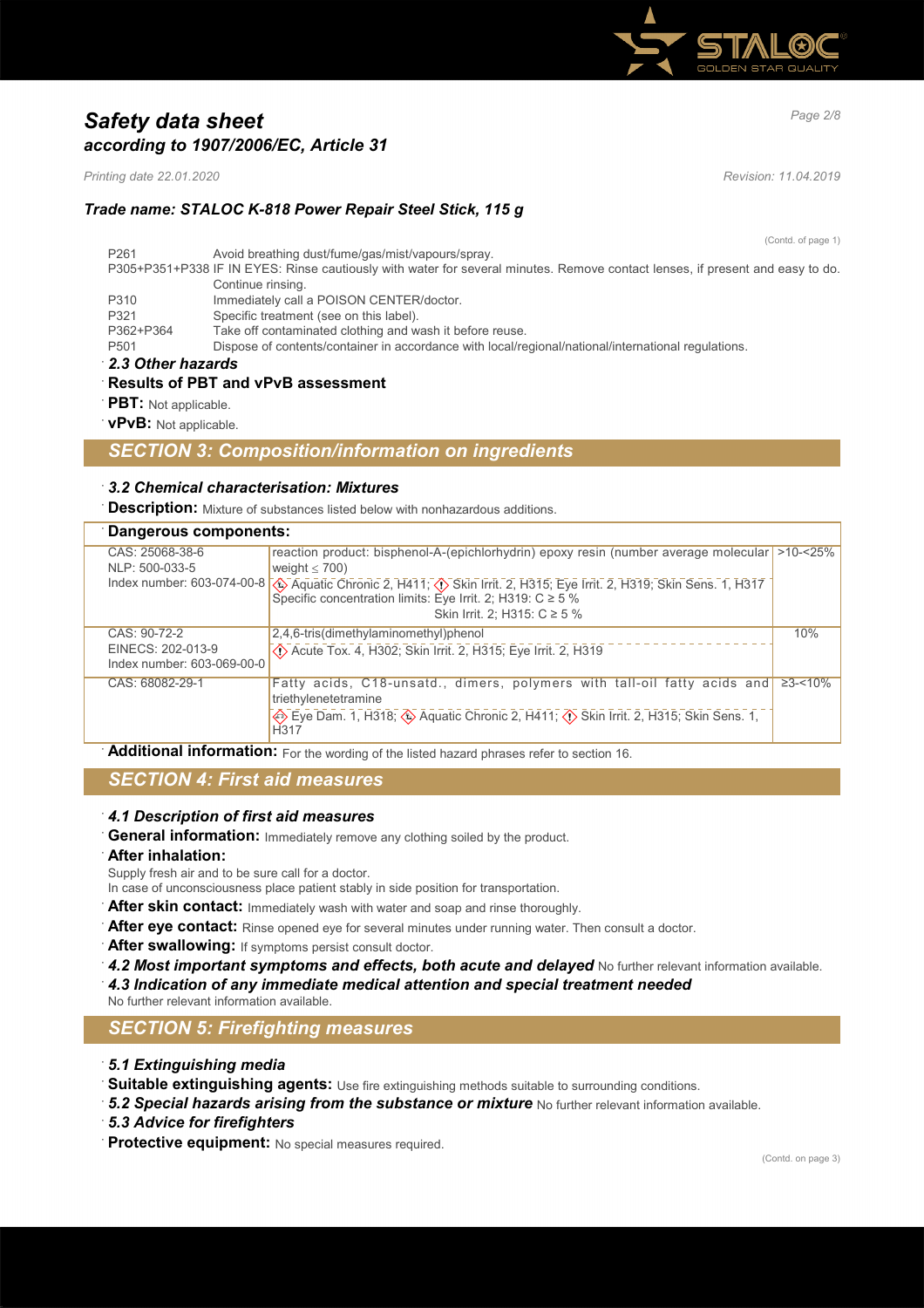

# *Page 3/8 Safety data sheet according to 1907/2006/EC, Article 31*

*Printing date 22.01.2020 Revision: 11.04.2019*

#### *Trade name: STALOC K-818 Power Repair Steel Stick, 115 g*

#### (Contd. of page 2)

## *SECTION 6: Accidental release measures*

- · *6.1 Personal precautions, protective equipment and emergency procedures* Wear protective equipment. Keep unprotected persons away.
- · *6.2 Environmental precautions:*

Do not allow product to reach sewage system or any water course.

Inform respective authorities in case of seepage into water course or sewage system.

Do not allow to enter sewers/ surface or ground water.

### · *6.3 Methods and material for containment and cleaning up:* Use neutralising agent.

Dispose contaminated material as waste according to item 13. Ensure adequate ventilation.

· *6.4 Reference to other sections* See Section 7 for information on safe handling. See Section 8 for information on personal protection equipment. See Section 13 for disposal information.

## *SECTION 7: Handling and storage*

### · *7.1 Precautions for safe handling*

Thorough dedusting. Ensure good ventilation/exhaustion at the workplace.

**Information about fire - and explosion protection:** No special measures required.

# · *7.2 Conditions for safe storage, including any incompatibilities*

- · **Storage:**
- · **Requirements to be met by storerooms and receptacles:** No special requirements.
- · **Information about storage in one common storage facility:** Not required.
- · **Further information about storage conditions:** Keep container tightly sealed.
- · *7.3 Specific end use(s)* No further relevant information available.

*SECTION 8: Exposure controls/personal protection*

· **Additional information about design of technical facilities:** No further data; see item 7.

#### · *8.1 Control parameters*

#### · **Ingredients with limit values that require monitoring at the workplace:**

- The product does not contain any relevant quantities of materials with critical values that have to be monitored at the workplace.
- **Additional information:** The lists valid during the making were used as basis.

#### · *8.2 Exposure controls*

· **Personal protective equipment:**

· **General protective and hygienic measures:**

Keep away from foodstuffs, beverages and feed.

Immediately remove all soiled and contaminated clothing Wash hands before breaks and at the end of work.

Avoid contact with the skin.

Avoid contact with the eyes and skin.

### · **Respiratory protection:**

In case of brief exposure or low pollution use respiratory filter device. In case of intensive or longer exposure use self-contained respiratory protective device.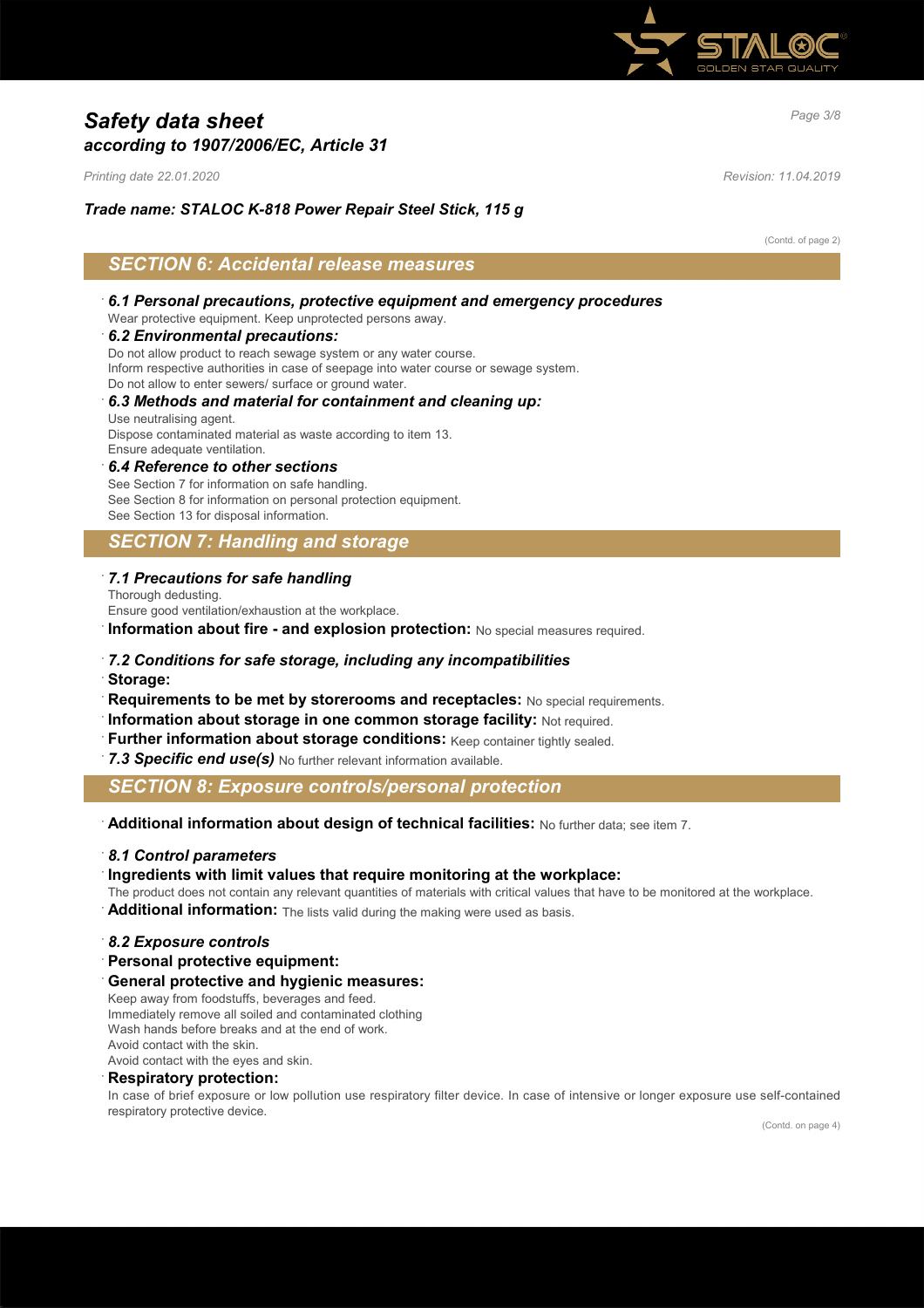

# *Page 4/8 Safety data sheet according to 1907/2006/EC, Article 31*

*Printing date 22.01.2020 Revision: 11.04.2019*

(Contd. of page 3)

## *Trade name: STALOC K-818 Power Repair Steel Stick, 115 g*

### · **Protection of hands:**



Protective gloves

The glove material has to be impermeable and resistant to the product/ the substance/ the preparation. Due to missing tests no recommendation to the glove material can be given for the product/ the preparation/ the chemical mixture. Selection of the glove material on consideration of the penetration times, rates of diffusion and the degradation

### · **Material of gloves**

The selection of the suitable gloves does not only depend on the material, but also on further marks of quality and varies from manufacturer to manufacturer. As the product is a preparation of several substances, the resistance of the glove material can not be calculated in advance and has therefore to be checked prior to the application.

#### · **Penetration time of glove material**

The exact break through time has to be found out by the manufacturer of the protective gloves and has to be observed.

#### · **Eye protection:**



Tightly sealed goggles

## *SECTION 9: Physical and chemical properties*

| 9.1 Information on basic physical and chemical properties<br><b>General Information</b> |                                               |  |  |  |  |
|-----------------------------------------------------------------------------------------|-----------------------------------------------|--|--|--|--|
| Appearance:                                                                             |                                               |  |  |  |  |
| Form:                                                                                   | Pasty                                         |  |  |  |  |
| Colour:                                                                                 | Grey                                          |  |  |  |  |
| Odour:                                                                                  | Characteristic                                |  |  |  |  |
| <b>Odour threshold:</b>                                                                 | Not determined.                               |  |  |  |  |
| pH-value:                                                                               | Not applicable.                               |  |  |  |  |
| <b>Change in condition</b>                                                              |                                               |  |  |  |  |
| <b>Melting point/freezing point:</b>                                                    | Undetermined.                                 |  |  |  |  |
| Initial boiling point and boiling range: Undetermined.                                  |                                               |  |  |  |  |
| Flash point:                                                                            | $>200$ °C                                     |  |  |  |  |
| Flammability (solid, gas):                                                              | Not determined.                               |  |  |  |  |
| <b>Decomposition temperature:</b>                                                       | Not determined.                               |  |  |  |  |
| Auto-ignition temperature:                                                              | Product is not selfigniting.                  |  |  |  |  |
| <b>Explosive properties:</b>                                                            | Product does not present an explosion hazard. |  |  |  |  |
| <b>Explosion limits:</b>                                                                |                                               |  |  |  |  |
| Lower:                                                                                  | Not determined                                |  |  |  |  |
| Upper:                                                                                  | Not determined.                               |  |  |  |  |
| Vapour pressure:                                                                        | Not applicable.                               |  |  |  |  |
| Density at 20 °C:                                                                       | $1.85$ g/cm <sup>3</sup>                      |  |  |  |  |
| <b>Relative density</b>                                                                 | Not determined.                               |  |  |  |  |
| Vapour density                                                                          | Not applicable.                               |  |  |  |  |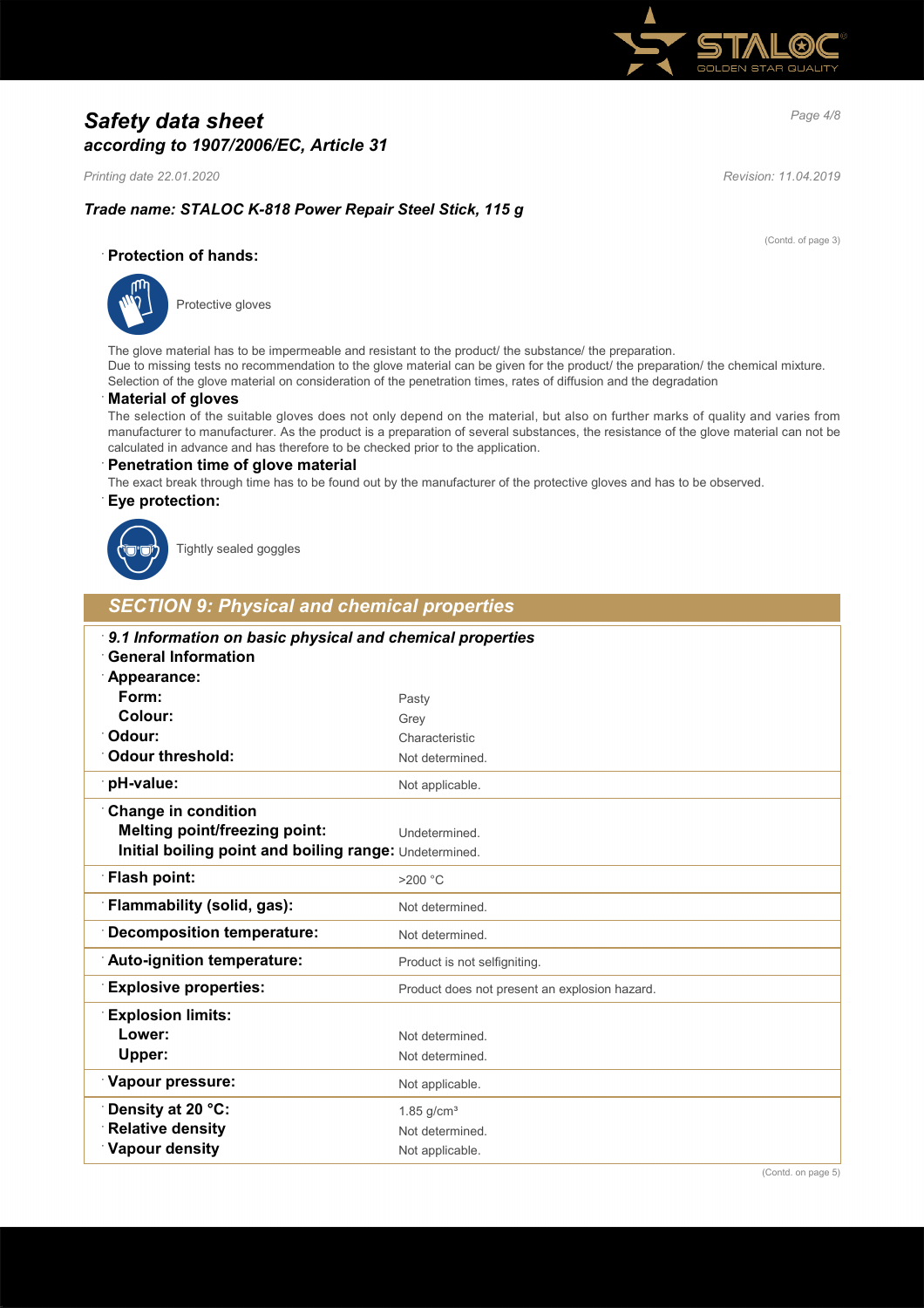

# *Page 5/8 Safety data sheet according to 1907/2006/EC, Article 31*

*Printing date 22.01.2020 Revision: 11.04.2019*

## *Trade name: STALOC K-818 Power Repair Steel Stick, 115 g*

(Contd. of page 4)

| <b>Evaporation rate</b>                 | Not applicable.                            |
|-----------------------------------------|--------------------------------------------|
| Solubility in / Miscibility with        |                                            |
| water:                                  | Insoluble.                                 |
| Partition coefficient: n-octanol/water: | Not determined                             |
| <b>Viscosity:</b>                       |                                            |
| Dynamic:                                | Not applicable.                            |
| Kinematic:                              | Not applicable.                            |
| <b>Solvent content:</b>                 |                                            |
| Solids content:                         | 100.0%                                     |
| 9.2 Other information                   | No further relevant information available. |

## *SECTION 10: Stability and reactivity*

- · *10.1 Reactivity* No further relevant information available.
- · *10.2 Chemical stability*
- · **Thermal decomposition / conditions to be avoided:** No decomposition if used according to specifications.
- · *10.3 Possibility of hazardous reactions* No dangerous reactions known.
- · *10.4 Conditions to avoid* No further relevant information available.
- · *10.5 Incompatible materials:* No further relevant information available.
- · *10.6 Hazardous decomposition products:* No dangerous decomposition products known.

# *SECTION 11: Toxicological information*

- · *11.1 Information on toxicological effects*
- · **Acute toxicity** Based on available data, the classification criteria are not met.
- · **Primary irritant effect:**
- **Skin corrosion/irritation**
- Causes skin irritation.
- · **Serious eye damage/irritation**
- Causes serious eye damage.
- · **Respiratory or skin sensitisation**
- May cause an allergic skin reaction.
- · **CMR effects (carcinogenity, mutagenicity and toxicity for reproduction)**
- Germ cell mutagenicity Based on available data, the classification criteria are not met.
- · **Carcinogenicity** Based on available data, the classification criteria are not met.
- **Reproductive toxicity** Based on available data, the classification criteria are not met.
- **STOT-single exposure** Based on available data, the classification criteria are not met.
- **STOT-repeated exposure** Based on available data, the classification criteria are not met.
- · **Aspiration hazard** Based on available data, the classification criteria are not met.

## *SECTION 12: Ecological information*

- · *12.1 Toxicity*
- · **Aquatic toxicity:** No further relevant information available.
- · *12.2 Persistence and degradability* No further relevant information available.
- · *12.3 Bioaccumulative potential* No further relevant information available.
- · *12.4 Mobility in soil* No further relevant information available.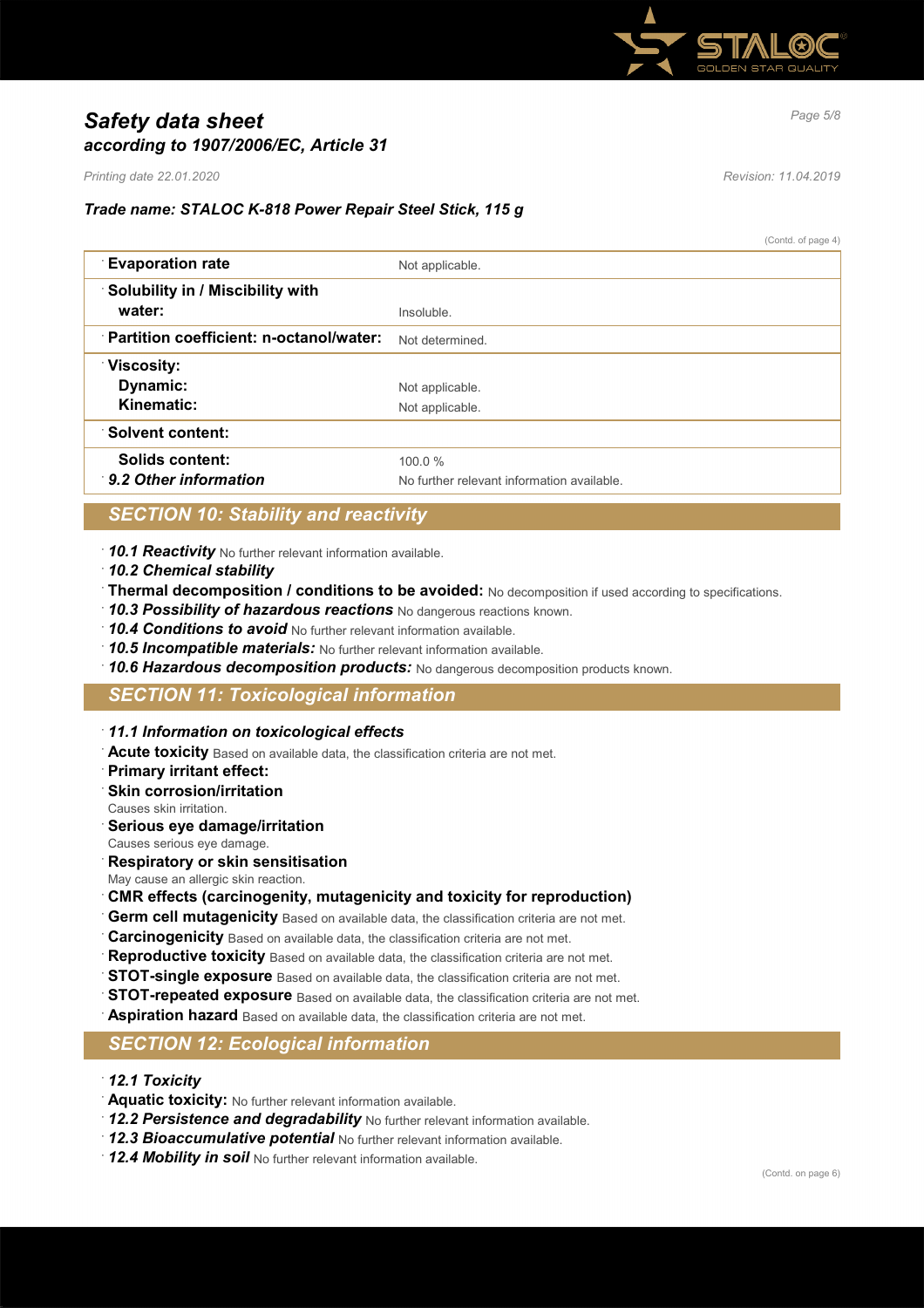

# *Page 6/8 Safety data sheet according to 1907/2006/EC, Article 31*

*Printing date 22.01.2020 Revision: 11.04.2019*

(Contd. of page 5)

#### *Trade name: STALOC K-818 Power Repair Steel Stick, 115 g*

- · **Ecotoxical effects:**
- **Remark:** Toxic for fish
- · **Additional ecological information:**
- · **General notes:**

Water hazard class 2 (German Regulation) (Self-assessment): hazardous for water Do not allow product to reach ground water, water course or sewage system. Must not reach sewage water or drainage ditch undiluted or unneutralised. Danger to drinking water if even small quantities leak into the ground. Also poisonous for fish and plankton in water bodies. Toxic for aquatic organisms

- · *12.5 Results of PBT and vPvB assessment*
- · **PBT:** Not applicable.
- · **vPvB:** Not applicable.
- · *12.6 Other adverse effects* No further relevant information available.

## *SECTION 13: Disposal considerations*

## · *13.1 Waste treatment methods*

· **Recommendation** Must not be disposed together with household garbage. Do not allow product to reach sewage system.

## · **Uncleaned packaging:**

· **Recommendation:** Disposal must be made according to official regulations.

| <b>SECTION 14: Transport information</b>  |                                                                                                                                                                                                                                                                                             |  |  |  |
|-------------------------------------------|---------------------------------------------------------------------------------------------------------------------------------------------------------------------------------------------------------------------------------------------------------------------------------------------|--|--|--|
| $\cdot$ 14.1 UN-Number<br>ADR, IMDG, IATA | <b>UN3077</b>                                                                                                                                                                                                                                                                               |  |  |  |
| 14.2 UN proper shipping name              |                                                                                                                                                                                                                                                                                             |  |  |  |
| $\Delta$ DR                               | 3077 ENVIRONMENTALLY HAZARDOUS SUBSTANCE, SOLID,<br>N.O.S. (reaction product: bisphenol-A-(epichlorhydrin) epoxy resin<br>(number average molecular weight ≤ 700), Fatty acids, C18-unsatd.,<br>dimers, polymers with tall-oil fatty acids and triethylenetetramine)                        |  |  |  |
| ∙IMDG                                     | ENVIRONMENTALLY HAZARDOUS SUBSTANCE, SOLID, N.O.S.<br>(reaction product: bisphenol-A-(epichlorhydrin) epoxy resin (number<br>average molecular weight ≤ 700), Fatty acids, C18-unsatd., dimers,<br>polymers with tall-oil fatty acids and triethylenetetramine), MARINE<br><b>POLLUTANT</b> |  |  |  |
| ∴IATA                                     | ENVIRONMENTALLY HAZARDOUS SUBSTANCE, SOLID, N.O.S.<br>(reaction product: bisphenol-A-(epichlorhydrin) epoxy resin (number<br>average molecular weight ≤ 700), Fatty acids, C18-unsatd., dimers,<br>polymers with tall-oil fatty acids and triethylenetetramine)                             |  |  |  |
| 14.3 Transport hazard class(es)           |                                                                                                                                                                                                                                                                                             |  |  |  |
| ADR, IMDG, IATA                           |                                                                                                                                                                                                                                                                                             |  |  |  |
|                                           |                                                                                                                                                                                                                                                                                             |  |  |  |
| ∶Class                                    | 9 Miscellaneous dangerous substances and articles.                                                                                                                                                                                                                                          |  |  |  |
| ∴Label                                    | 9                                                                                                                                                                                                                                                                                           |  |  |  |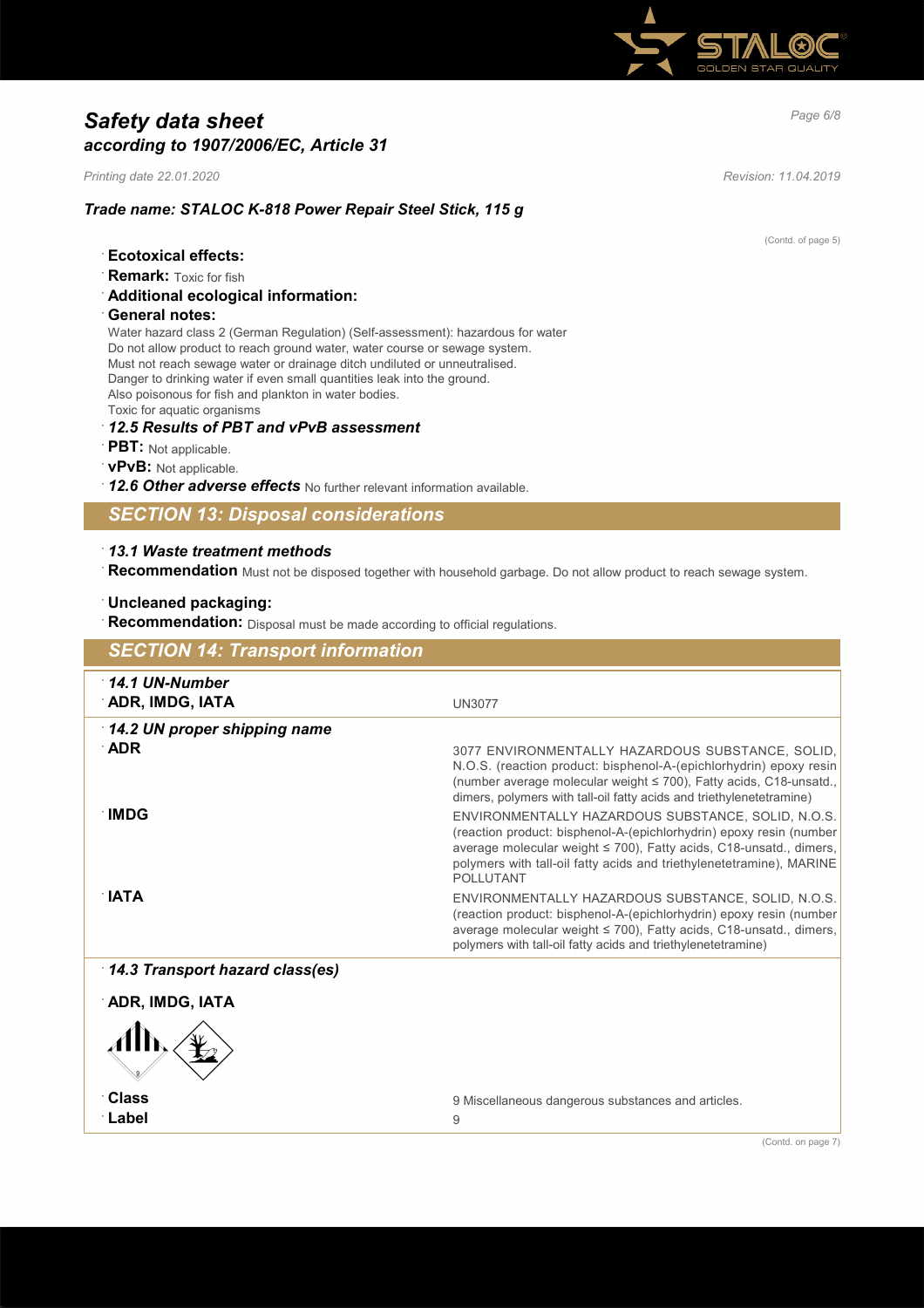

# *Page 7/8 Safety data sheet according to 1907/2006/EC, Article 31*

*Printing date 22.01.2020 Revision: 11.04.2019*

## *Trade name: STALOC K-818 Power Repair Steel Stick, 115 g*

|                                                 | (Contd. of page 6)                                                                                                                                                                                                                                                                     |  |  |  |
|-------------------------------------------------|----------------------------------------------------------------------------------------------------------------------------------------------------------------------------------------------------------------------------------------------------------------------------------------|--|--|--|
| 14.4 Packing group                              |                                                                                                                                                                                                                                                                                        |  |  |  |
| ADR, IMDG, IATA                                 | Ш                                                                                                                                                                                                                                                                                      |  |  |  |
| 14.5 Environmental hazards:                     | Product contains environmentally hazardous substances: reaction<br>product: bisphenol-A-(epichlorhydrin) epoxy resin (number average<br>molecular weight $\leq 700$ )                                                                                                                  |  |  |  |
| <b>Marine pollutant:</b>                        | Symbol (fish and tree)                                                                                                                                                                                                                                                                 |  |  |  |
| <b>Special marking (ADR):</b>                   | Symbol (fish and tree)                                                                                                                                                                                                                                                                 |  |  |  |
| <b>Special marking (IATA):</b>                  | Symbol (fish and tree)                                                                                                                                                                                                                                                                 |  |  |  |
| 14.6 Special precautions for user               | Warning: Miscellaneous dangerous substances and articles.                                                                                                                                                                                                                              |  |  |  |
| Danger code (Kemler):                           | 90                                                                                                                                                                                                                                                                                     |  |  |  |
| <b>EMS Number:</b>                              | $F-A, S-F$                                                                                                                                                                                                                                                                             |  |  |  |
| <b>Stowage Category</b>                         | A                                                                                                                                                                                                                                                                                      |  |  |  |
| <b>Stowage Code</b>                             | SW23 When transported in BK3 bulk container, see 7.6.2.12 and<br>7.7.3.9.                                                                                                                                                                                                              |  |  |  |
| 14.7 Transport in bulk according to Annex II of |                                                                                                                                                                                                                                                                                        |  |  |  |
| <b>Marpol and the IBC Code</b>                  | Not applicable.                                                                                                                                                                                                                                                                        |  |  |  |
| Transport/Additional information:               |                                                                                                                                                                                                                                                                                        |  |  |  |
| <b>ADR</b>                                      |                                                                                                                                                                                                                                                                                        |  |  |  |
| <b>Limited quantities (LQ)</b>                  | 5 kg                                                                                                                                                                                                                                                                                   |  |  |  |
| <b>Excepted quantities (EQ)</b>                 | Code: E1                                                                                                                                                                                                                                                                               |  |  |  |
|                                                 | Maximum net quantity per inner packaging: 30 g                                                                                                                                                                                                                                         |  |  |  |
|                                                 | Maximum net quantity per outer packaging: 1000 g                                                                                                                                                                                                                                       |  |  |  |
| <b>Transport category</b>                       | 3                                                                                                                                                                                                                                                                                      |  |  |  |
| <b>Tunnel restriction code</b>                  |                                                                                                                                                                                                                                                                                        |  |  |  |
| ∴IMDG                                           |                                                                                                                                                                                                                                                                                        |  |  |  |
| Limited quantities (LQ)                         | 5 kg                                                                                                                                                                                                                                                                                   |  |  |  |
| <b>Excepted quantities (EQ)</b>                 | Code: E1                                                                                                                                                                                                                                                                               |  |  |  |
|                                                 | Maximum net quantity per inner packaging: 30 g                                                                                                                                                                                                                                         |  |  |  |
|                                                 | Maximum net quantity per outer packaging: 1000 g                                                                                                                                                                                                                                       |  |  |  |
| <b>UN "Model Regulation":</b>                   | UN 3077 ENVIRONMENTALLY HAZARDOUS SUBSTANCE,<br>SOLID, N.O.S. (REACTION PRODUCT: BISPHENOL-A-<br>(EPICHLORHYDRIN) EPOXY RESIN (NUMBER AVERAGE<br>MOLECULAR WEIGHT ≤ 700), FATTY ACIDS, C18-UNSATD.,<br>DIMERS, POLYMERS WITH TALL-OIL FATTY ACIDS AND<br>TRIETHYLENETETRAMINE), 9, III |  |  |  |

# *SECTION 15: Regulatory information*

· *15.1 Safety, health and environmental regulations/legislation specific for the substance or mixture*

· **Directive 2012/18/EU**

**Named dangerous substances - ANNEX I** None of the ingredients is listed.

**Seveso category** E2 Hazardous to the Aquatic Environment

· **Qualifying quantity (tonnes) for the application of lower-tier requirements** 200 t

· **Qualifying quantity (tonnes) for the application of upper-tier requirements** 500 t

· *15.2 Chemical safety assessment:* A Chemical Safety Assessment has not been carried out.